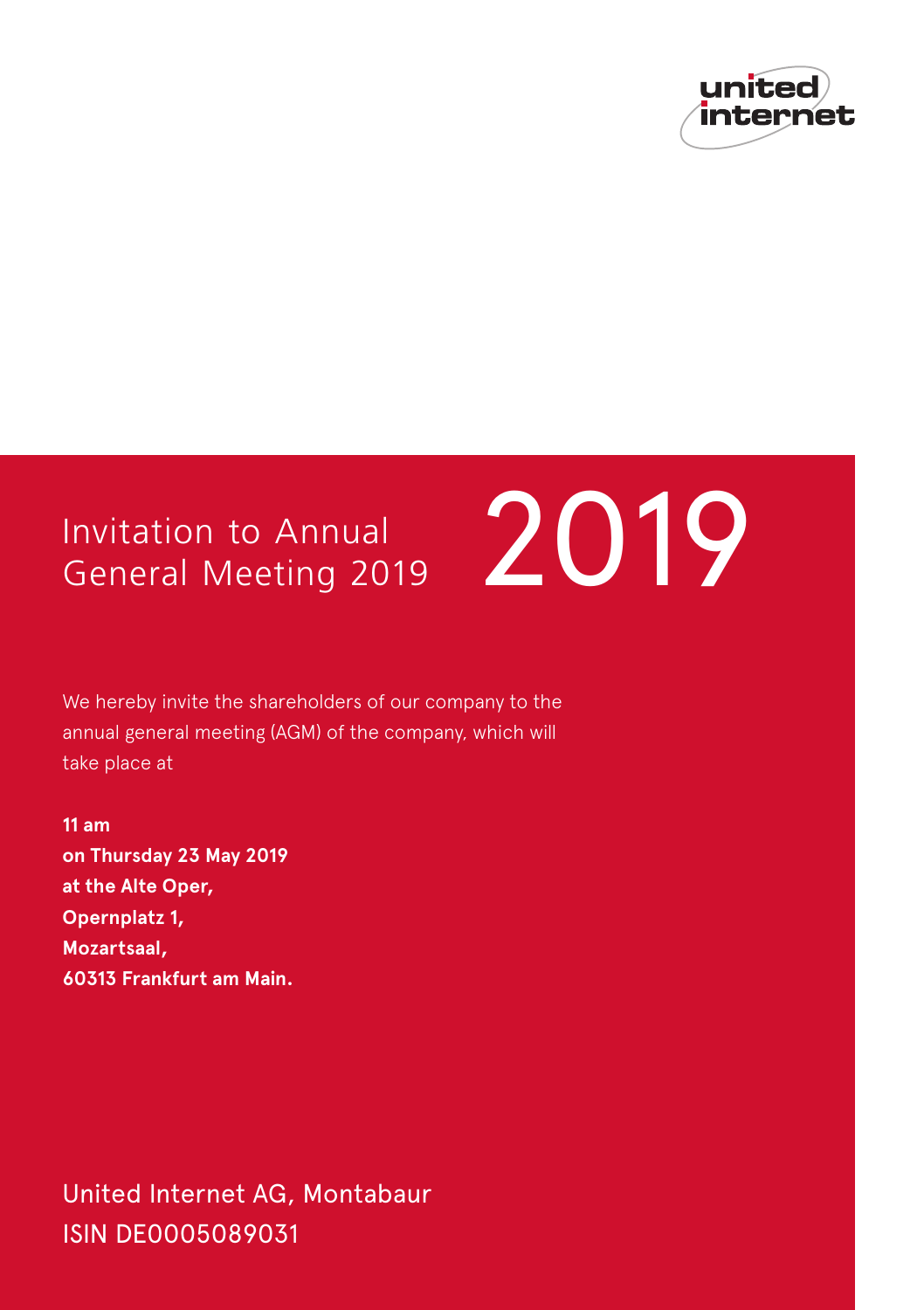# <sup>2</sup> Annual General Meeting 2019

# Overview Agenda Items

- **Item 1.** Presentation of: the adopted annual financial statements and the approved consolidated financial statements; the combined management report for the company and the group, including the explanatory report on the disclosures pursuant to Sections 289a (1) and 315a (1) of the German Commercial Code (HGB); and the report of the supervisory board for the fiscal year 2018
- **Item 2.** Resolution on the assignment of retained earnings for the 2018 financial year
- **Item 3.** Passing a resolution on the discharge of the members of the board of managing directors
- **Item 4.** Resolution on the discharge of the members of the supervisory board
- **Item 5.** Resolution on the appointment of the auditor for the financial statements and the consolidated financial statements for fiscal year 2019 and, in the event of a review, the auditor for interim financial reports for fiscal year 2019 and for the first quarter of fiscal year 2020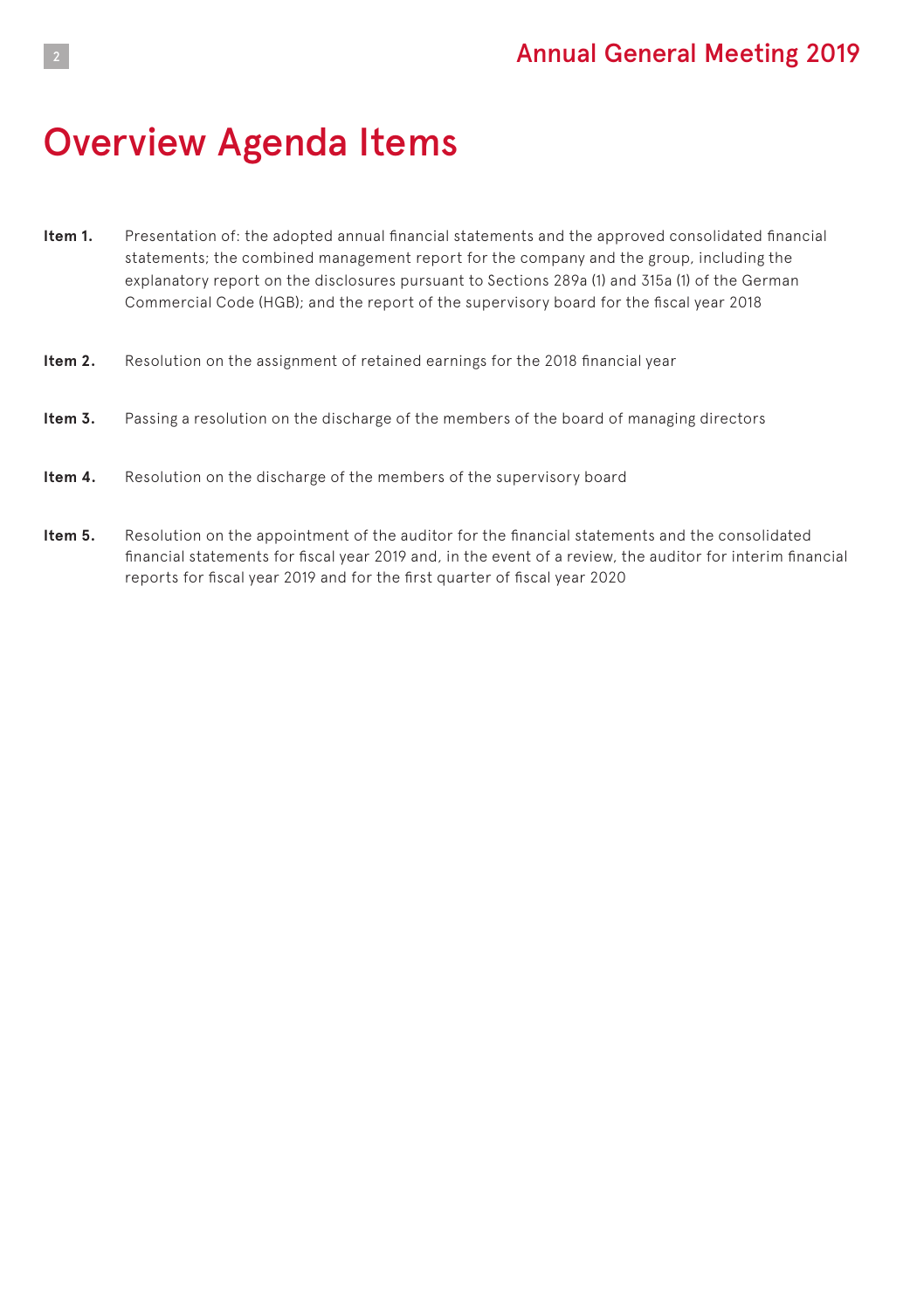# **Agenda** 33 and 34 and 35 and 35 and 35 and 35 and 35 and 35 and 35 and 35 and 35 and 35 and 35 and 35 and 35

**1. Presentation of: the adopted annual financial statements and the approved consolidated financial statements; the combined management report for the company and the group, including the explanatory report on the disclosures pursuant to Sections 289a (1) and 315a (1) of the German Commercial Code (HGB); and the report of the supervisory board for the fiscal year 2018** 

No resolution is planned for this agenda item, as the supervisory board has already approved the annual and consolidated financial statements.

The above documents will be available on the company's website at www.united-internet.de in the Investor Relations/Annual General Meeting/2019 section from the day on which the AGM is convened. They will also be available for inspection at the AGM.

#### **2. Resolution on the assignment of retained earnings for the 2018 financial year**

The management board and supervisory board refer to the fact that the outcome of the current auction for the allocation of mobile radio frequencies in the 2 GHz and 3.6 GHz ranges ("5G frequency auction"), and the additional investment required in the event of a successful auction of frequencies, will have an impact on the assignment of net retained profits.

**2.1** In the event that Drillisch Netz AG, an indirect subsidiary of the company, purchases frequencies in the course of the 5G frequency auction by 20 May 2019, the proposed appropriation of profits for the 2018 financial year is as follows:

"The management board and the supervisory board propose that United Internet AG's unappropriated surplus of € 2,579,262,280.97 reported for the 2018 financial year be assigned as follows:

■ Distribution of a dividend of  $€ 0.05$  per no-par value share entitled to dividend for the past 2018 financial year (total of 200,297,010 no-par value shares entitled to dividend). The proposed amount is based on the minimum dividend provided for in § 254 (1) of the German Stock Corporation Act (AktG) **€ 10,014,850.50"**

■ Carried forward to new account **■ 2,569,247,430.47"** 

**2.2** In the event that Drillisch Netz AG has not purchased any frequencies in the 5G frequency auction by 20 May 2019, the proposed appropriation of profits for the 2018 financial year is as follows:

"The management board and the supervisory board propose that United Internet AG's unappropriated surplus of € 2,579,262,280.97 reported for the 2018 financial year be assigned as follows:

■ Distribution of a dividend in the amount of  $∈$  0.90 for the expired financial year 2018 per dividend-bearing no-par value share (total of 200,297,010 dividend-bearing share) **€ 180,267,309.00"**

n Carried forward to new account **€ 2,398,994,971.97"**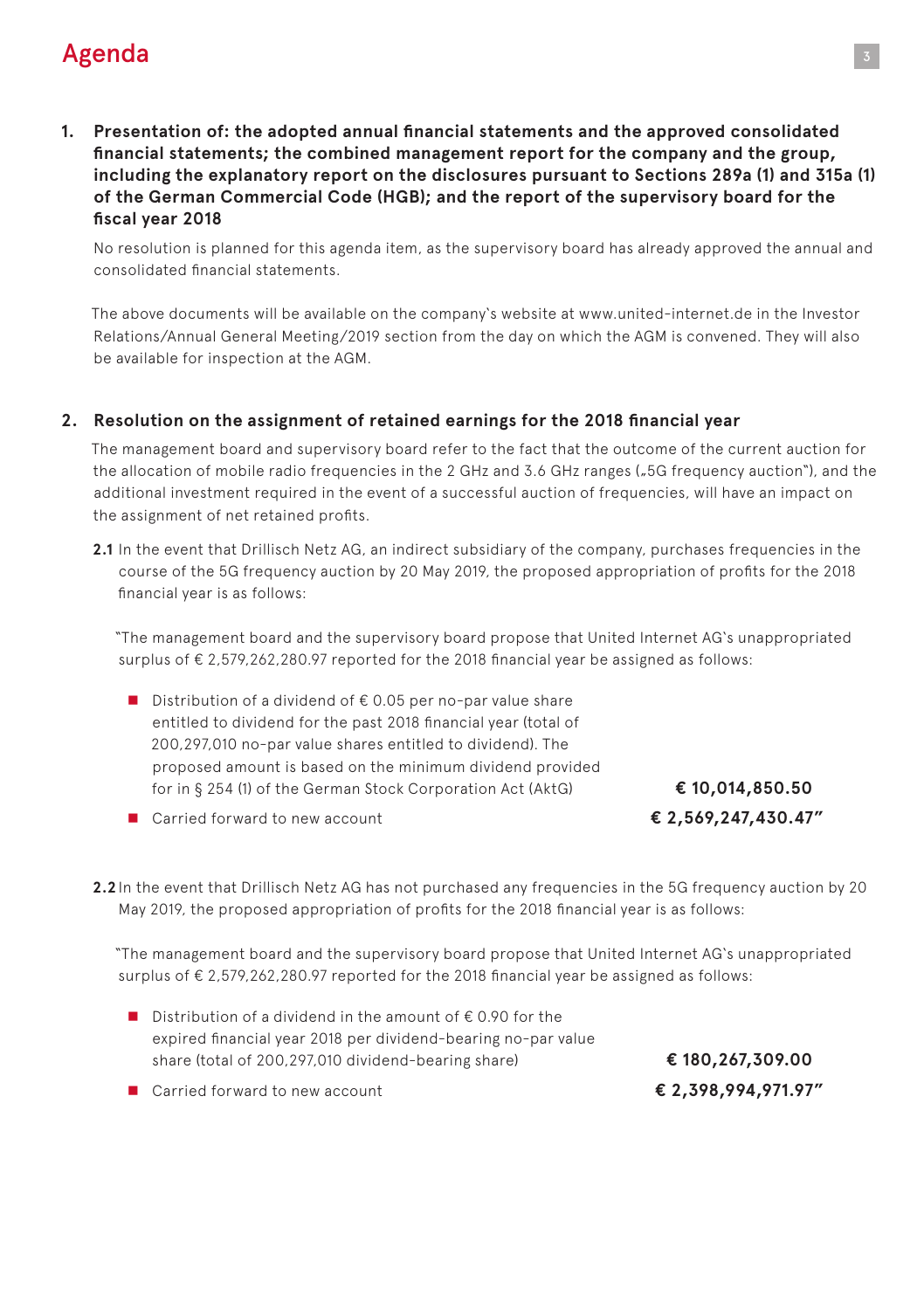# <sup>4</sup> Annual General Meeting 2019

Each of the two alternative profit assignment proposals takes into account the 4,702,990 treasury shares, as held by the company at the time of preparation of the annual financial statements by the executive board, that are not entitled to dividends pursuant to Section 71b AktG. The number of dividend-bearing shares may change before the AGM. In this case, an appropriately adjusted proposal for the appropriation of profits will be submitted to the AGM with an unchanged distribution per no-par value share entitled to dividends.

Pursuant to section 58 (4) sentence 2 AktG, the entitlement to the dividend is due on the third business day following the resolution of the AGM, i.e. 28 May 2019.

#### **3. Passing a resolution on the discharge of the members of the board of managing directors**

The executive board and the supervisory board proposes that the members of the executive board of the company who were in office in fiscal year 2018 be discharged for this period.

#### **4. Resolution on the discharge of the members of the supervisory board**

The executive board and the supervisory board propose that the members of the supervisory board of the company who were in office in fiscal year 2018 be discharged for this period.

#### **5. Resolution on the appointment of the auditor for the financial statements and the consolidated financial statements for fiscal year 2019 and, in the event of a review, the auditor for interim financial reports for fiscal year 2019 and for the first quarter of fiscal year 2020**

The supervisory board proposes that the Stuttgart-based auditors Ernst & Young GmbH (Eschborn/Frankfurt am Main branch) be appointed as auditor and group auditor for the 2019 financial year and - if such an auditor is to be appointed - for the review of interim financial reports for the 2019 financial year and the first quarter of the 2020 financial year.

Before submitting the election proposal, the supervisory board obtained a declaration of independence from Ernst & Young GmbH as required by the German Corporate Governance Code.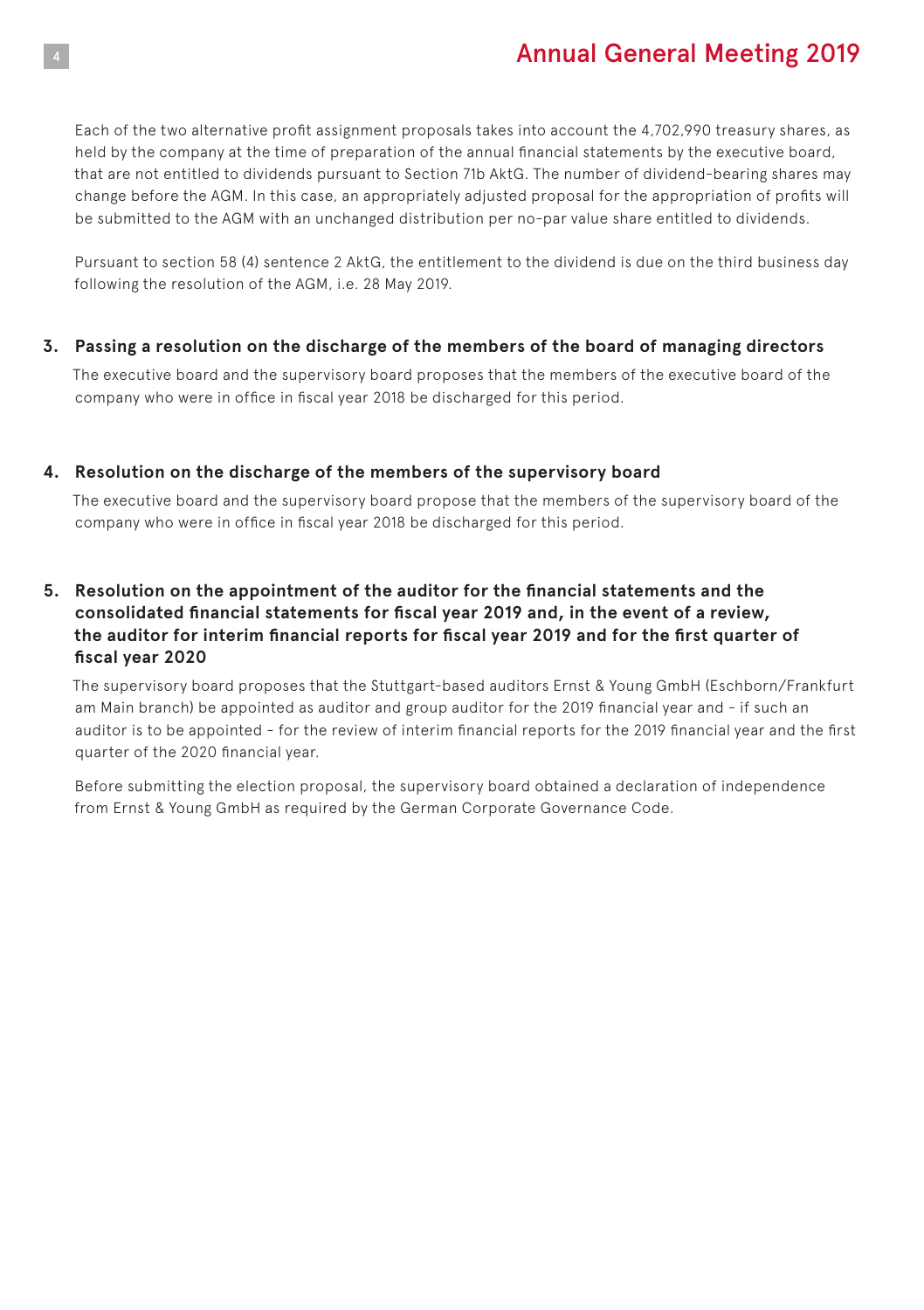# **Agenda** 5 **Agenda** 5 **Contract Contract Contract Contract Contract Contract Contract Contract Contract Contract Contract Contract Contract Contract Contract Contract Contract Contract Contract Contract Contract Contract C**

# Participation in the Annual General Meeting

#### **Total number of shares and voting rights**

At the time the AGM is convened, the company's share capital will amount to EUR 205,000,000. It is divided into 205,000,000 no-par value registered shares with a notional interest in the share capital of EUR 1.00 per share. Each share carries one vote. The total number of voting rights at the time the AGM was convened thus amounted to 205,000,000. At the time the annual financial statements were adopted by the management board, United Internet AG held 4,702,990 treasury shares, from which United Internet AG has no rights.

### **Attendance at the Annual General Meeting and technically relevant balance sheet date**

Shareholders who have registered with the company by **midnight on May 16 2019** and are entered in the share register as shareholders of the company on the day of the AGM are entitled to participate in the AGM and exercise their voting rights and submit motions. Decisive for the timeliness of the application is the receipt thereof.

Registration can be carried out via the shareholder portal on the company's website at www.united-internet.de in the Investor Relations/Annual General Meeting/2019 section in accordance with the procedure laid down by the company. Shareholders who wish to register via the Internet require their shareholder number and password.

Shareholders who have registered to receive invitations electronically should use their self-created password for this purpose.

All other shareholders entered in the share register will receive their shareholder number and password with the letter inviting them to the AGM.

Applications may also be sent to the following address:

United Internet AG c/o Computershare Operations Center 80249 Munich Fax-Nr. +49 89 309037-4675 hv2019@united-internet.de

A form that can be used for this purpose will be sent by post to the shareholders entered in the share register together with the invitation letter to the AGM, unless they have registered to receive the invitation via email. For further information on the registration procedure, please refer to the information on the registration form or the invitation email or to the relevant information on the company's website at www.united-internet.de in the Investor Relations/Annual General Meeting/2019 section.

On registering, the shareholder can request an admission ticket to the AGM. Shareholders who register via the shareholder portal on the company's website can print out their admission ticket directly themselves or to have it sent to them via email. Please bring your ticket with you to the AGM. However, the receipt and presentation of an admission ticket are not a prerequisite for attending the AGM or for exercising voting rights; tickets are issued solely for administration purposes. Voting cards will be handed out at the meeting prior to the AGM.

Voting rights are based on the number of shares entered in the share register on the day of the AGM. For technical reasons, no transcriptions may be made in the share register between **May 17 2019, 00:00 hours** and the day of the AGM (inclusive). The technical record date is therefore 16 May 2019, 24:00 hours.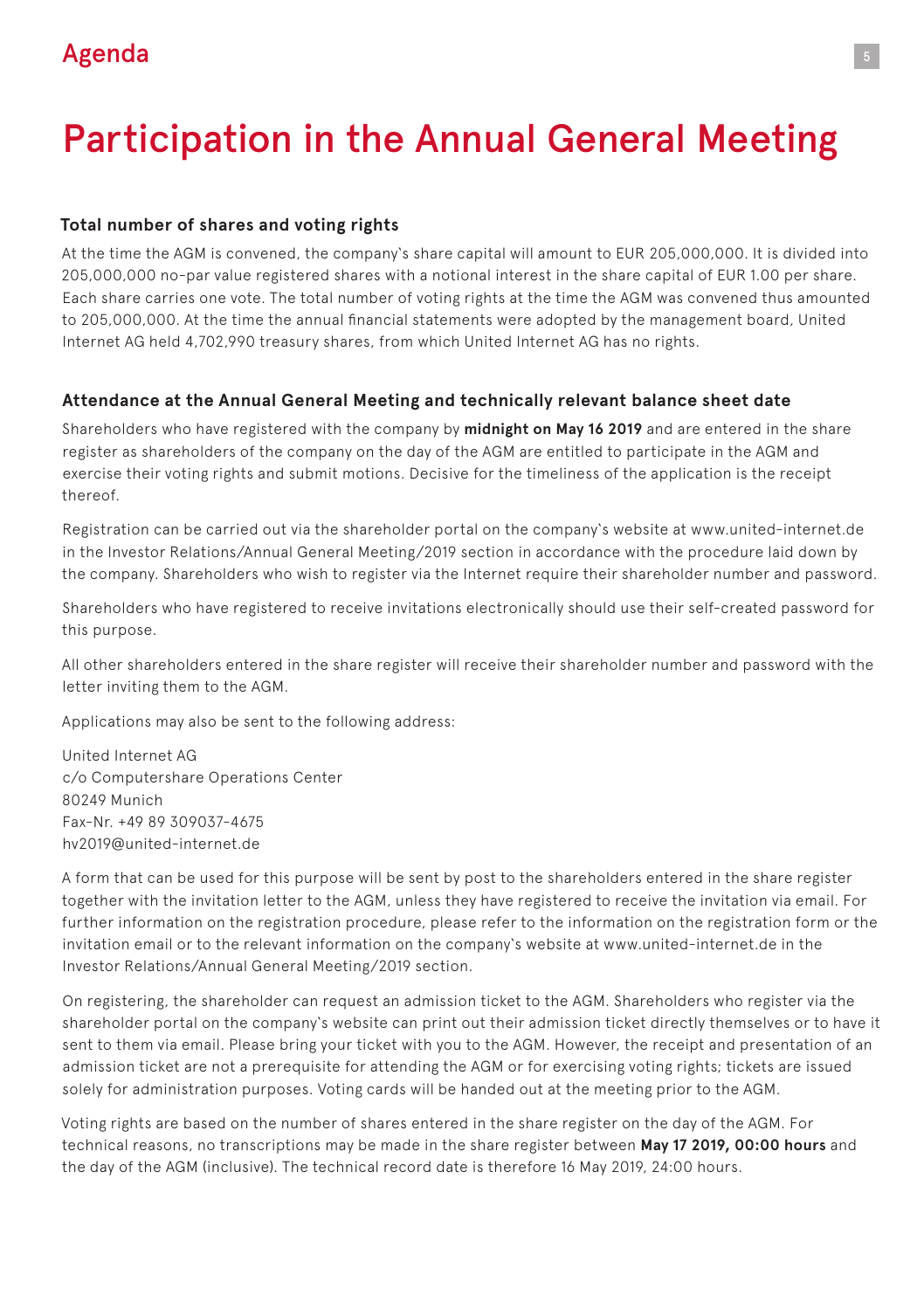# <sup>6</sup> Annual General Meeting 2019

#### **Free availability of shares**

Shareholders may freely dispose of their shares even after registration. For their right to participate and voting rights, however, it is decisive that on the day of the AGM the shareholders are entered in the share register as shareholders of the company. The scope of their voting rights is determined by the number of shares entered in the share register on the day of the AGM.

#### **Proxy voting**

Shareholders who do not wish to attend the AGM in person may also have their voting rights exercised by a proxy, e.g. a bank, a shareholders' association or the company's proxy bound by instruction, by granting the appropriate power of attorney.

In the event of proxy authorisation, the shareholder or the proxy must be registered. If the shareholder authorises more than one person, the company may reject one or more of them.

The granting of the power of attorney, its revocation and proof of the power of attorney vis-à-vis the company require text form (Section 126b BGB) and can be communicated to the company via the shareholder portal on the company's website at www.united-internet.de in the Investor Relations/Annual General Meeting/2019 section in accordance with the procedure laid down by the company. For this purpose, shareholders should use their access data as sent to them by post in the invitation letter as described above. The addresses given for registration (postal address, fax number and email address) can also be used for the submission of proof.

Together with their admission ticket, shareholders are sent a proxy form which can be used to grant power of attorney. The proxy form can also be sent separately to shareholders at any time on request and is also available on the Internet at www.united-internet.de in the Investor Relations/Annual General Meeting/2019 section. Shareholders are requested to grant a proxy by means of the proxy form provided.

The granting and revocation of proxies to banks, shareholders' associations or other persons or institutions of equal standing pursuant to Section 135 AktG, and the corresponding proof submitted to the company, shall be subject to statutory provision, in particular Section 135 AktG, as well as, under certain circumstances, to supplementary requirements established by the proxies. In this regard, we ask our shareholders to consult with their respective proxies.

On the day of the AGM, the entrance and exit points to and from the meeting at the Alte Oper, Opernplatz 1, Mozartsaal, 60313 Frankfurt am Main will also be available for the granting, proof and revocation of authorisation.

The appearance in person of any shareholder at the AGM does not in itself constitute a revocation of a previously issued power of attorney. Rather the shareholder must then declare a revocation at the AGM in the required form and provide evidence to the company. At the AGM, the company will provide shareholders with revocation forms that have been prepared for them.

In addition, we offer our shareholders the opportunity to authorise proxies appointed by the company and bound by instruction to exercise shareholders' voting rights. If proxies nominated by the company are so authorised, they must be given instruction for exercising the voting right. The proxies nominated by the company do not accept instruction on procedural issues. Nor do they accept orders to speak, to file objections to resolutions of the AGM or to ask questions or submit motions. The proxies are obliged to vote as instructed: they cannot exercise voting rights at their own discretion. In the event of the authorisation of a proxy appointed by the company, punctual registration is required.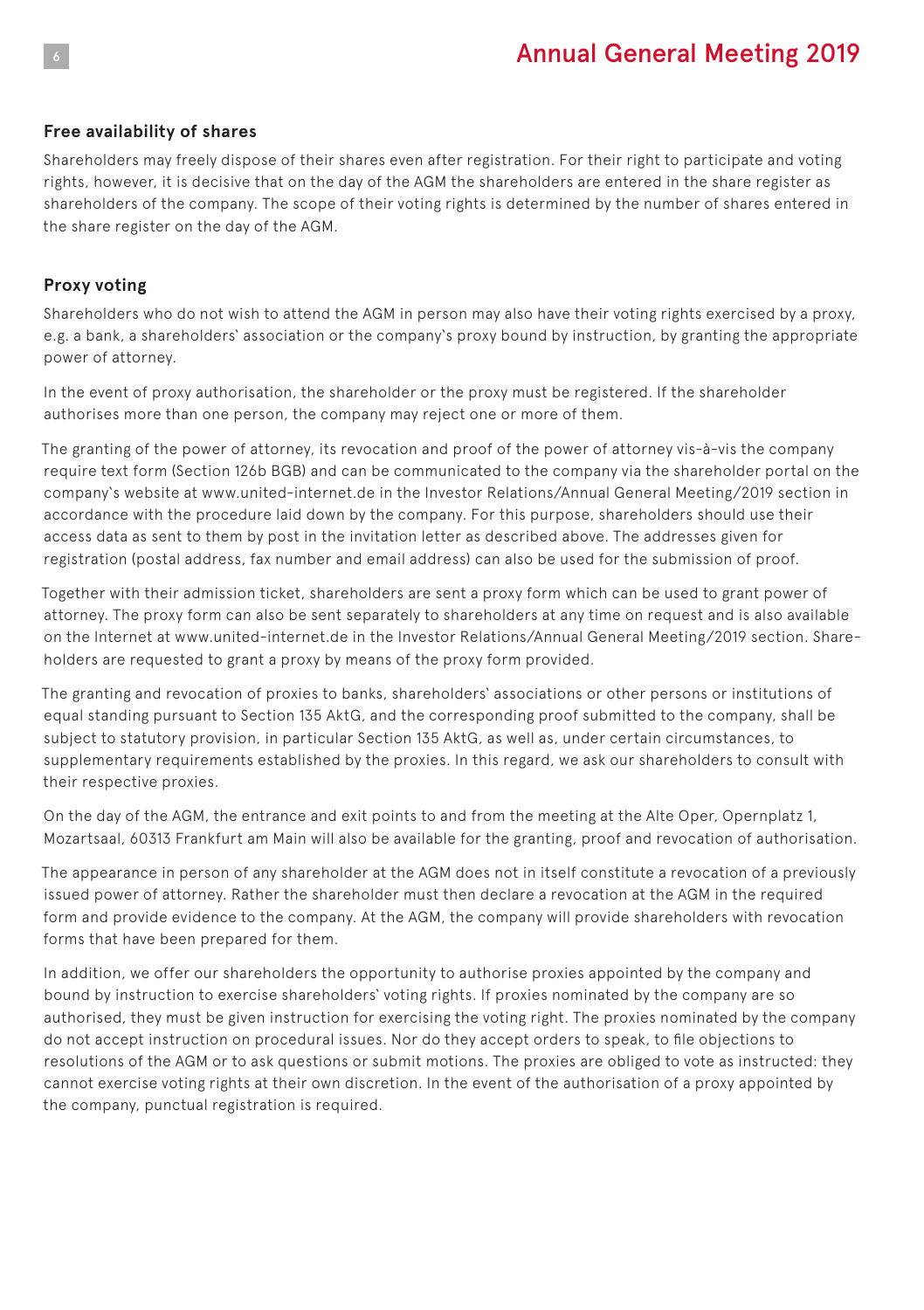# **Agenda** 7 *Agenda* **7** *Agenda* **7** *Agen***da 7** *Agen***da 7** *Agen***da 7** *Agen***da 7** *Agen***da 7** *Agen***da 7** *Agen***da 7** *Agen***da 7** *Agen***da 7** *Agen***da 7** *Agen***da 7** *Agen***da 7** *Agen***da 7** *Agen***da 7** *Agen***da 7** *Agen***da 7** *Agen***da 7 A**

The granting, revocation and amendment of proxies and instructions to the company's proxies must be made:

- (i) on the shareholder portal on the company's website at www.united-internet.de in the Investor Relations/ Annual General Meeting/2019 section by midday on 23 May 2019; or
- (ii) at the postal address given for registration by midnight on 22 May 2019; or
- (iii) to the fax number or email address given for registration by midday on 23 May 2019.

Otherwise the entrance and exit points of the AGM at the Alte Oper, Opernplatz 1, Mozartsaal, 60313 Frankfurt am Main will also be available on the day of the AGM until shortly before voting begins.

Further details on the granting of power of attorney and instructions to the proxies nominated by the company can be found on the forms provided for this purpose on the Internet at www.united-internet.de in the Investor Relations/Annual General Meeting/2019 section along with further information on the AGM.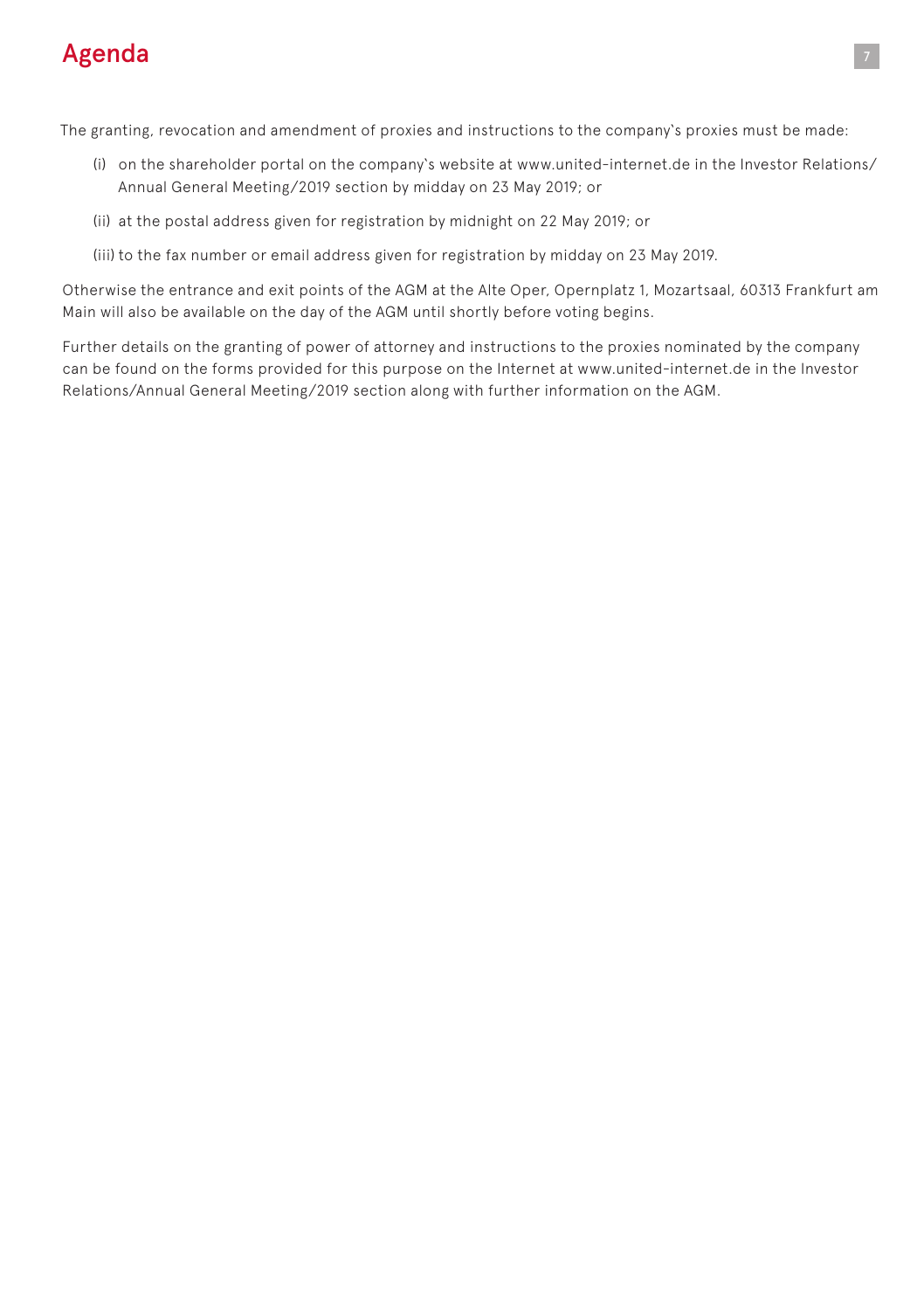## **Shareholders' rights**

#### **(disclosures pursuant to § 122 (2), § 126 (1), § 127, § 131 (1) AktG)**

#### **1. Addition to the agenda (§ 122 para. 2 AktG)**

Supplementary motions to the agenda pursuant to Section 122 (2) AktG must be received by the company in writing at the following address by **midnight on April 22 2019**:

United Internet AG Investor Relations Elgendorfer Straße 57 56410 Montabaur Fax-Nr. +49 2602 96-1013

Further explanations on supplementary motions to the agenda pursuant to Section 122 (2) AktG and their requirements are available on the Company's website at www.united-internet.de in the Investor Relations/ Annual General Meeting/2019 section.

#### **2. Motions by shareholders (Section 126 (1) AktG)**

Every shareholder has the right to submit countermotions to the proposals of the management board and/or supervisory board regarding a specific item on the agenda at the AGM.

Countermotions received by the company at the following address by **midnight on May 8 2019** from shareholders and relating to a specific item on the agenda within the meaning of Section 126 (1) AktG will be made available to shareholders without undue delay on the company's website at www.united-internet.de in the Investor Relations/ Annual General Meeting/2019 section:

United Internet AG Investor Relations Elgendorfer Straße 57 56410 Montabaur Fax-Nr. +49 2602 96-1013 investor-relations@united-internet.de

Further explanations on countermotions pursuant to Section 126 (1) AktG and their requirements, as well as on the reasons why a countermotion and its justification do not have to be made available on the website pursuant to Section 126 (2) AktG, are available on the company's website at www.united-internet.de in the Investor Relations/Annual General Meeting/2019 section.

#### **3. Election proposals by shareholders (§ 127 AktG)**

At the AGM, every shareholder has the right, if an election is on the agenda, to make nominations for the election of supervisory board members or auditors.

Nominations of shareholders pursuant to § 127 AktG and received by the company at the address stated in Section 2 by **midnight on May 8 2019** will be made immediately available to shareholders on the company's website at www.united-internet.de in the Investor Relations/Annual General Meeting/2019 section.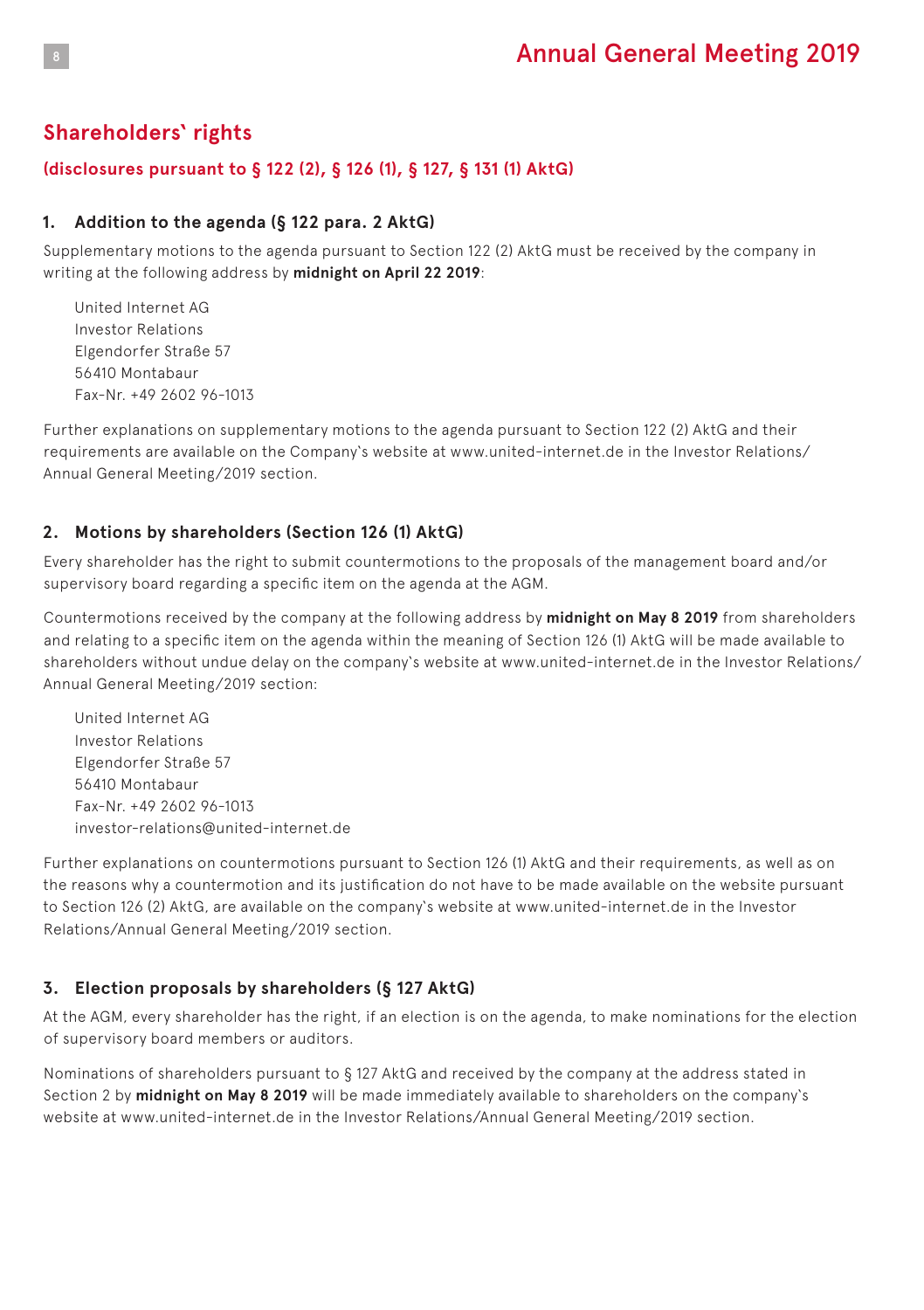# Agenda <sup>9</sup>

Further explanations on election proposals pursuant to Section 127 AktG and their prerequisites, as well as on the reasons why an election proposal and its justification do not have to be made available on the company's website pursuant to Section 127 sentence 1 in conjunction with Section 126 (2) and 127 sentence 3 AktG, are available on the company's website at www.united-internet.de in the Investor Relations/Annual General Meeting/2019 section.

#### **4. Shareholders' right to information (section 131 (1) AktG)**

Pursuant to Section 131 (1) AktG, each shareholder is on request to be provided with information about the affairs of the company by the management board at the AGM on 23 May 2019, to the extent that such information is necessary for a proper assessment of the item on the agenda. The duty to provide information also extends to the company's legal and commercial relationships with its affiliated companies and to the position of the United Internet Group and the companies included in the United Internet consolidated financial statements.

Further information on shareholders' right to information pursuant to Section 131 (1) AktG is available on the company's website at www.united-internet.de in the Investor Relations/Annual General Meeting/2019 section.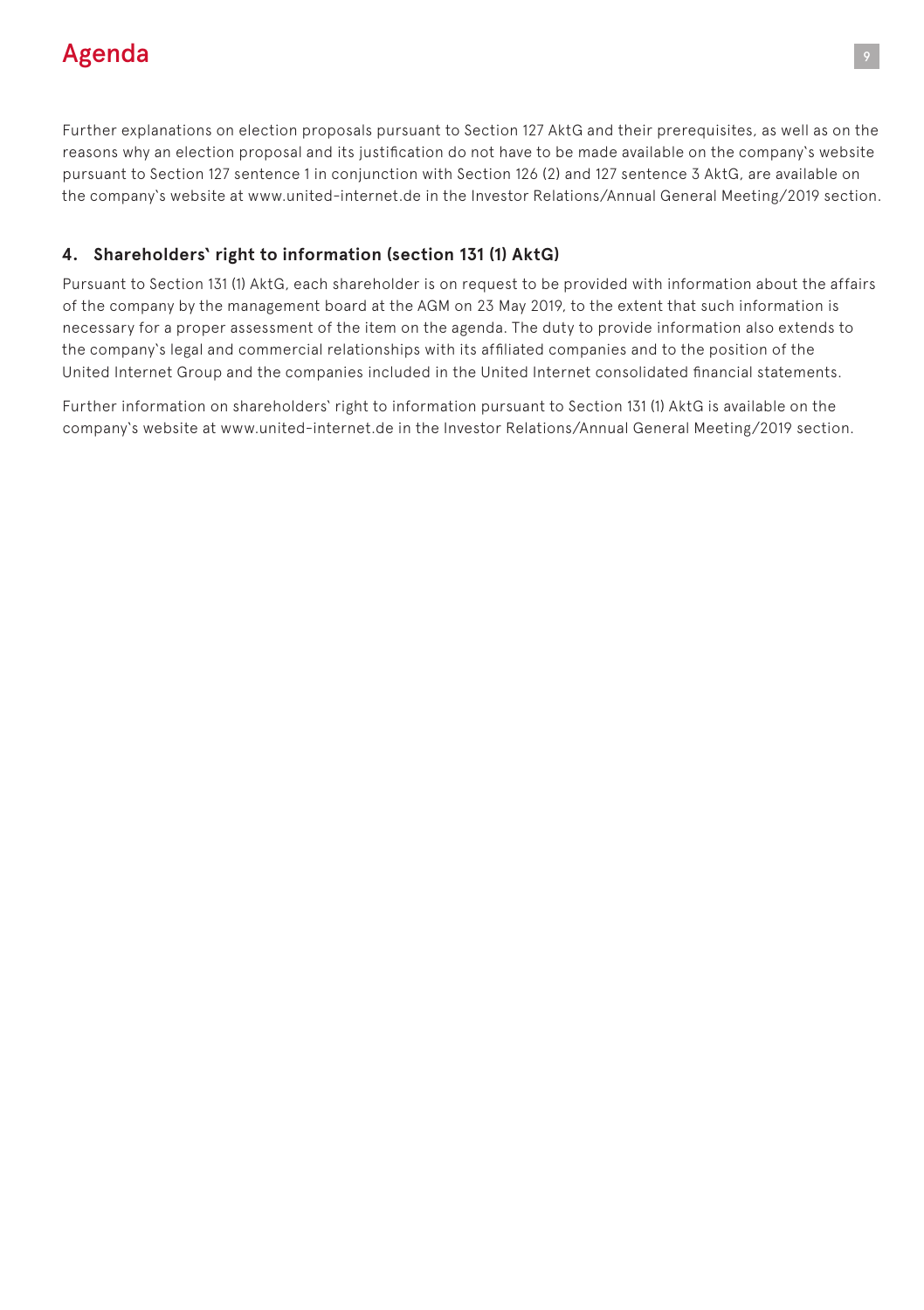#### **Information and documents on the AGM**

The content of the invitation, the documents to be made available to the AGM and further information and forms to be made available in accordance with Section 124a AktG in connection with the AGM are available on the company's website at www.united-internet.de in the Investor Relations/Annual General Meeting/2019 section.

The documents to be made accessible will also be available for inspection during the AGM.

After the AGM, the voting results will be published at the same online address.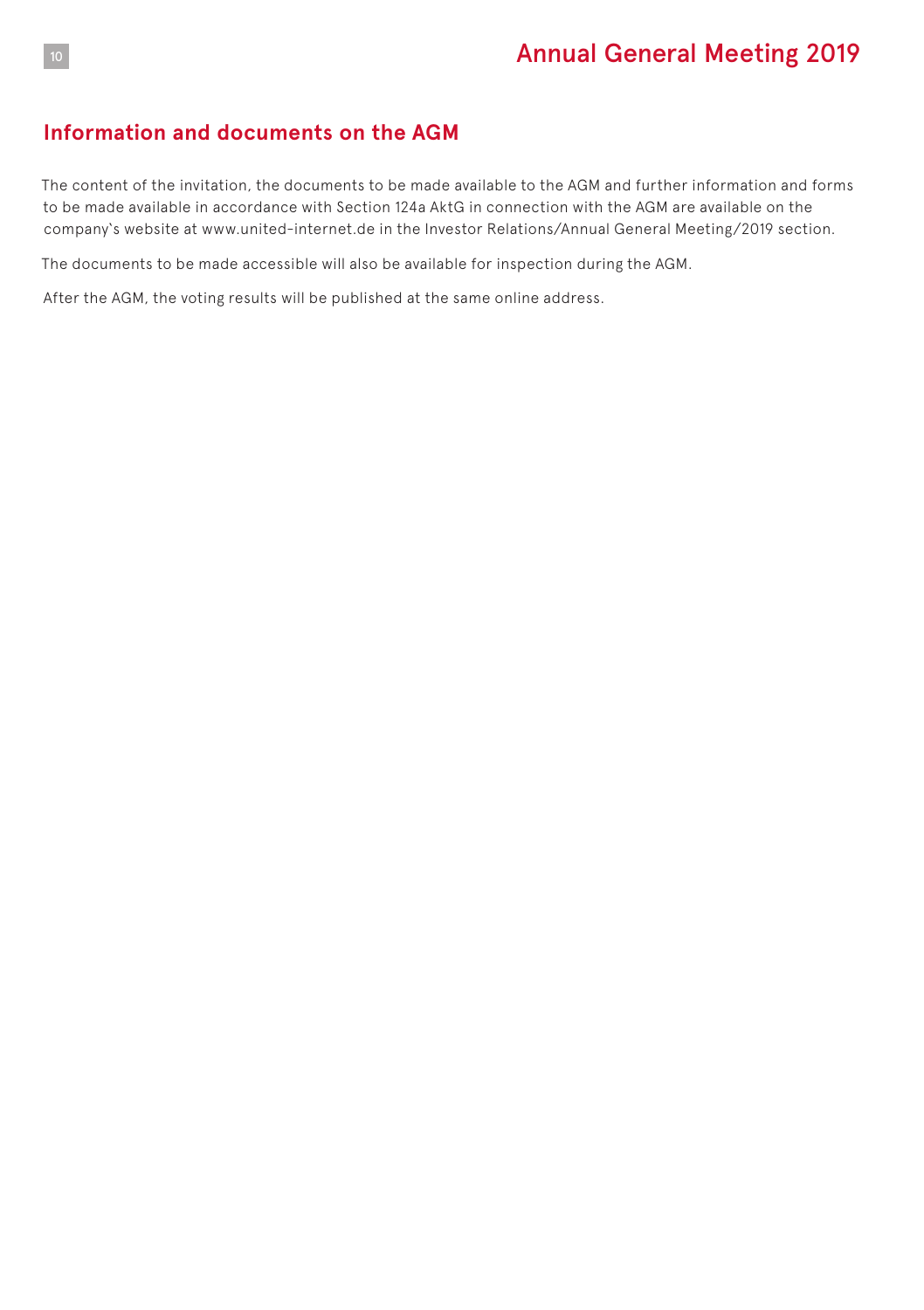# Agenda 111 and 2012 and 2013 and 2014 and 2014 and 2014 and 2014 and 2014 and 2014 and 2014 and 2014

#### **Data protection for shareholders**

In its capacity as data controller, and on the basis of the applicable data protection laws, United Internet AG processes personal data of the shareholders (name, address, email address, number of shares, type of ownership of shares and serial number of admission ticket) as well as, if applicable, personal data of shareholder representatives. The shares of United Internet AG are registered shares. The processing of personal data is a legal requirement for attendance at the AGM and the maintenance of the share register. The legal basis for the processing is Art. 6 para. 1 sentence 1 c) GDPR in connection with §§ Sections 118 et seq. and in conjunction therewith § Section 67 AktG. If shareholders do not provide their personal data themselves, United Internet AG usually receives it from the shareholder's custodian bank.

The service providers commissioned by the company for the purpose of organising the AGM process shareholders' personal data exclusively in accordance with the instructions of United Internet AG and only to the extent required for the performance of the service concerned. All company and service provider employees who have access to or process shareholders' personal data are obliged to treat this data confidentially. In addition, the personal data of shareholders or shareholder representatives attending the AGM can be viewed by other shareholders and shareholder representatives, in particular on the legally required list of participants (Section 129 AktG).

The company will delete shareholders' personal data in accordance with statutory provision, especially if the personal data is no longer required for the original purpose of its collection or processing, or if the data is no longer required in connection with any administrative or court proceedings and there is no statutory obligation to retain it.

Under the legal regulations, shareholders have the right to obtain information about their personal data and its processing and to request the correction or deletion of their personal data or the restriction of its processing. In addition, shareholders have the right to appeal to the supervisory authorities.

For comments and queries regarding the processing of personal data, shareholders can contact the data protection officer of United Internet AG at:

United Internet AG Data Protection Officer Elgendorfer Straße 57 56410 Montabaur info@united-internet.de

Montabaur, April 2019

United Internet AG The Board of Directors